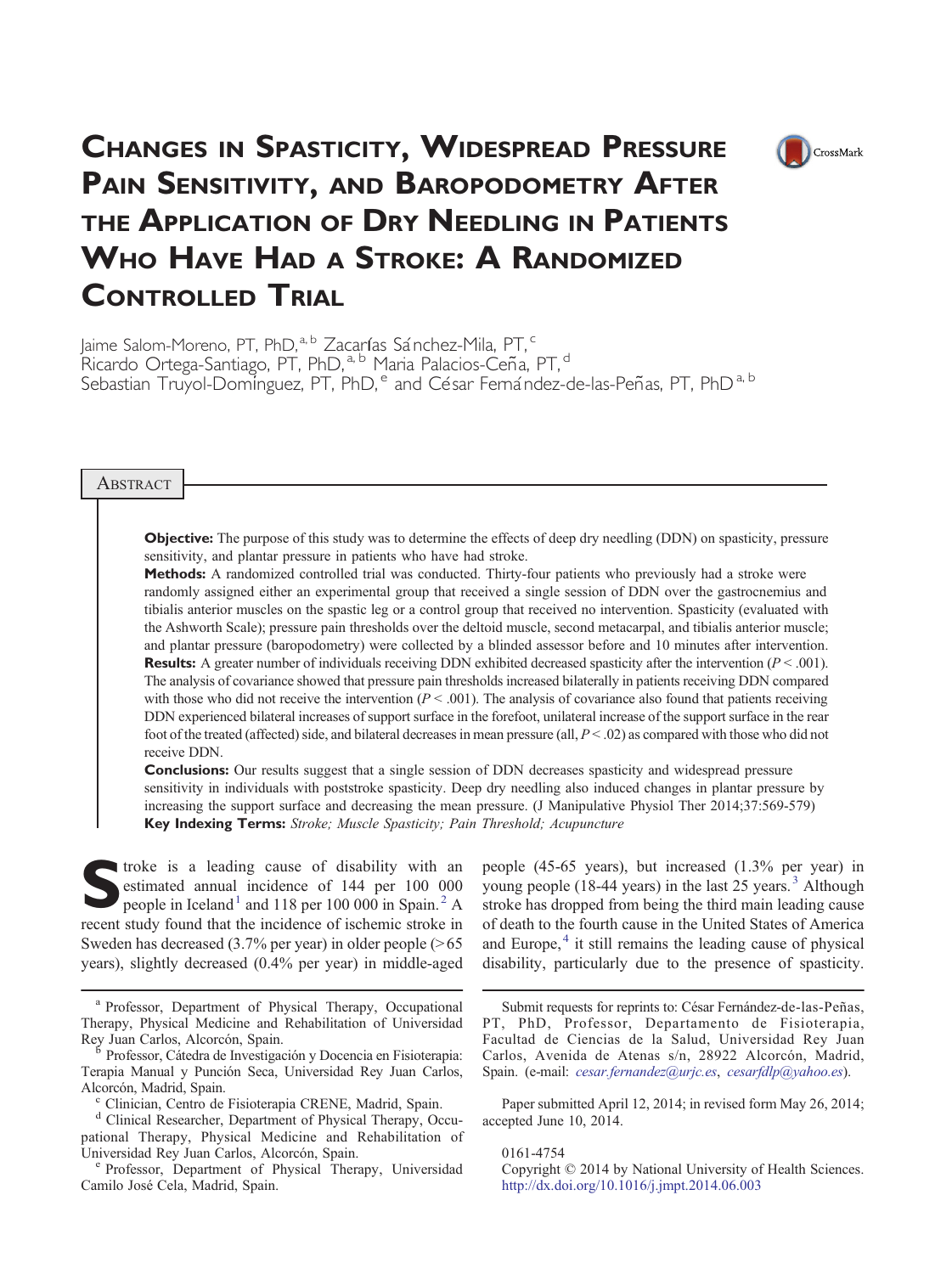Patients with spasticity exhibit lower motor activity per-formance than patients who do not have spasticity[.](#page-9-0)<sup>[5](#page-9-0)</sup> In fact, stroke patients with spasticity in the lower extremity exhibit several impairments associated with standing and walking resulting in high levels of disability[.](#page-9-0)<sup>[6](#page-9-0)</sup>

Spasticity usually develops slowly, peaking 1 to 4 months after the onset of stroke[,](#page-9-0)<sup>[5](#page-9-0)</sup> and is present in  $38\%$  of the patients 1 year after stroke[.](#page-9-0)<sup>[7](#page-9-0)</sup> It is defined as "a motor disorder characterized by velocity-dependent increase in tonic stretch reflexes (muscle tone) with exaggerated tendon jerks, resulting from hyperexcitability of the stretch reflex, as a component of upper motoneuron syndrome.["](#page-9-0)[8](#page-9-0) Although the primary lesion in subjects with spasticity is neural in origin, profound secondary changes occur in the muscle itself at the protein, single-fiber, and whole-muscle levels. For instance, electron microscopy found the presence of expanded connective tissue, decreased mitochondrial volume fraction, and appearance of intracellular amorphous material in spastic muscles[.](#page-9-0)<sup>[9](#page-9-0)</sup> It is widely accepted that muscle contractures occurring secondary to spasticity are due to a reduction in muscle fiber length and a decrease in the number of serial sarcomeres within muscle fibers[.](#page-9-0)<sup>[10](#page-9-0)</sup>

Intramuscular botulinum toxin A (BTX-A) injection is the most popular tool for the management of spasticity[.](#page-9-0)<sup>[11](#page-9-0)</sup> A recent meta-analysis found that application of BTX-A in patients who have experienced a stroke was associated with moderate improvement in upper extremity performance[.](#page-9-0)<sup>[12](#page-9-0)</sup> Recent case reports also support the use of BTX-A in combination with other manual therapy modalities, for example, neurodynamic interventions, for the management of spasticity[.](#page-9-0)<sup>13-15</sup> Because some individuals exhibit allergic responses to BTX-A, it has been proposed that acupuncture can be also effective for treatment of poststroke spasticity. Several studies have investigated the effects of acupuncture on poststroke spasticity; however, the results are conflicting. Some studies have observed that acupuncture was effective for reducing spasticity[,](#page-9-0)  $16,17$  but others did not find any significant effect[.](#page-9-0)<sup>[18,19](#page-9-0)</sup> Discrepancies between these studies may be related to the fact that these trials needled classical acupuncture points, which implies that the needle was not introduced into the spastic muscle. Therefore, it is possible deep dry needling (DDN) may be a viable alternative intervention for spastic musculature where the needle is inserted into the targeted muscle[.](#page-9-0) [20](#page-9-0)

Both mechanical and neurophysiological mechanisms are associated with DDN. It is purported that mechanical effects include disruption of contraction knots, localized stretch of the contractured cytoskeletal structures, and reduction of the overlap between actin and myosin filaments[.](#page-9-0)[21,22](#page-9-0) It has been demonstrated that contractured taut bands hav[e](#page-9-0) greater stiffness than surrounding tissue $^{23}$  $^{23}$  $^{23}$ and that DDN is able to reduce muscle stiffness as assessed by ultrasound shear wave elastography[.](#page-9-0)<sup>[24](#page-9-0)</sup> Therefore, it is possible that DDN may decrease poststroke spasticity. In addition, it is also suggested that DDN can modulate the

central nervous system through an antinociceptive effect[.](#page-9-0)<sup>[25](#page-9-0)</sup> Hence, DDN may also induce sensory changes in patients with stroke.

To our knowledge, no previous study has investigated the effects of DDN in patients with poststroke spasticity. The purpose of this randomized clinical trial was to determine the effects of a single session of DDN on spasticity, widespread pressure pain sensitivity, and plantar pressures (baropodometry) in individuals with chronic stroke. We hypothesized that patients receiving a single session of DDN would exhibit a greater reduction in spasticity and pressure pain sensitivity than those who did not receive DDN.

# **METHODS**

# Design

A randomized controlled trial was performed (registered with ClinicalTrials.gov, NCT 01950338). The study protocol was approved by human research committee of the Universidad Rey Juan Carlos, Spain (URJC 52/2012), and all subjects signed an informed consent before participation in the study.

## **Participants**

Consecutive subjects who had experienced a stroke were screened for eligibility criteria from January 2013 to October 2013. Participants were recruited from the local community and had a documented diagnosis of stroke from their neurologist. To be included, they must have met the following criteria: (1) first-ever unilateral stroke, (2) hemiplegia resulting from stroke, (3) unilateral equinovarus gait with independent walking, and (4) able to ambulate without supportive device. Participants were excluded if they exhibited any of the following: (1) recurrent stroke; (2) previous treatment with nerve blocks, motor point injections with neurolytic agents for spasticity at any time, or with BTX-A in the 6 months preceding the study; (3) not independent in the basic activities of daily living; (4) severe cognitive deficits; (5) progressive or severe neurologic diseases, for example, heart conditions, unstable hypertension, fracture, or implants in the lower extremity; (6) fear to needles; or (7) any contraindication for deep dry needling, for example, anticoagulants, infections, bleeding, or psychotic.

# Spasticity: Modified Modified Ashworth Test

Spasticity in the affected ankle joint was evaluated with the Modified Modified Ashworth Scale (MMAS)[.](#page-10-0)<sup>[26](#page-10-0)</sup> The examiner passively moved the ankle in a dorsiflexion direction, back and forth at least 5 times, and evaluated the degree of resistance to the movement on a scale from 0 to 4. The MMAS comes from a modification of the modified Ashworth Scale[,](#page-10-0)  $27$  which is the most commonly used scale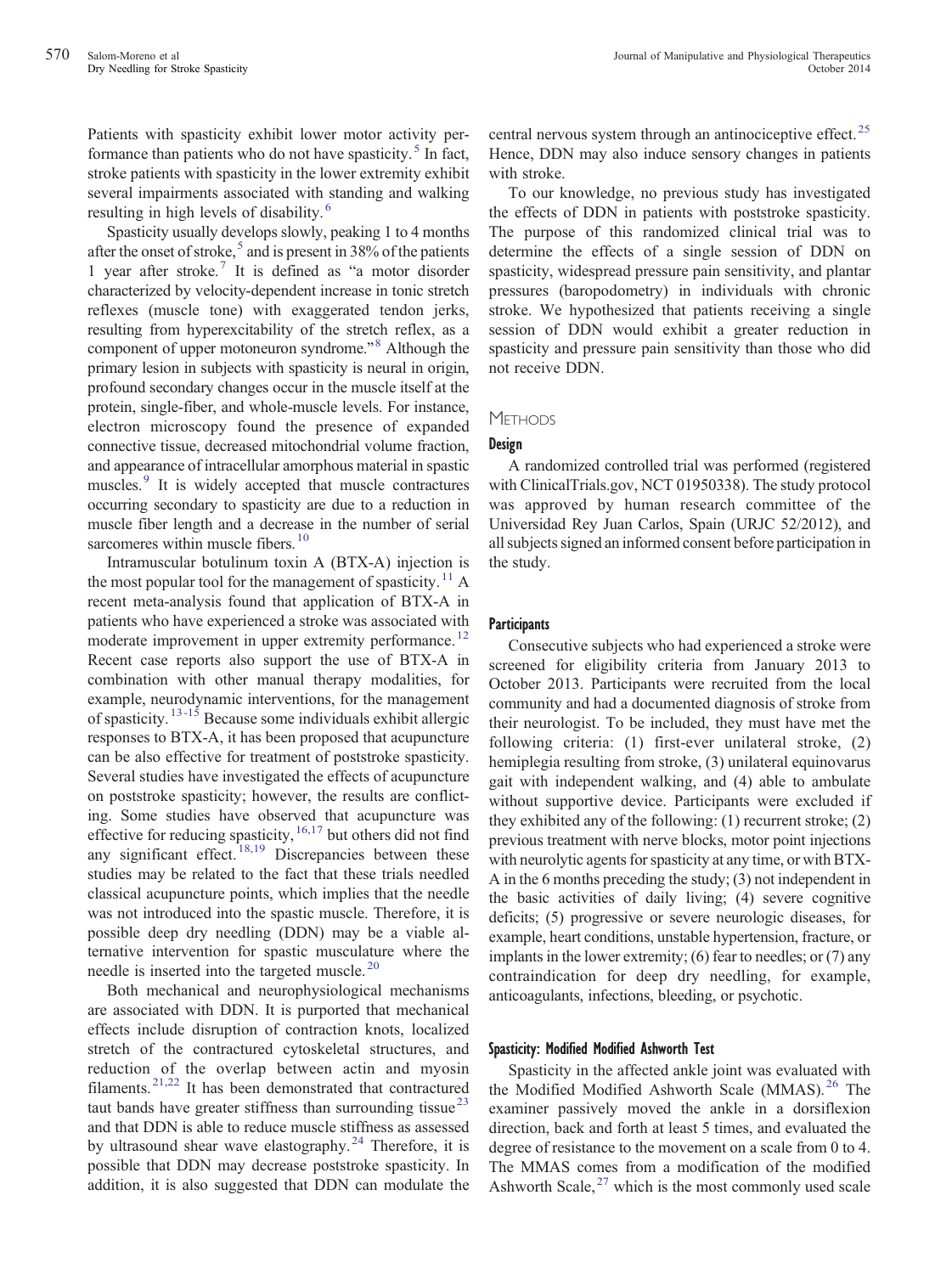for assessing spasticity[,](#page-10-0)  $28$  where the grade "1+" is omitted and the grade "2" is redefined.

In the MMAS, spasticity is scored on an ordinal scale from 0 to 4 as follows: 0, no increase in muscle tone; 1, slight increase in muscle tone (minimal resistance at the end of the range of motion); 2, marked increase in muscle tone (resistance throughout the range of motion, but some sections are easily moved); 3, considerable increase in muscle tone (passive movement difficult throughout the full range of motion); or 4, affected part(s) rigid in flexion and/ or extension. The MMAS has exhibited good intraexaminer  $(\kappa = 0.85)^{29}$  $(\kappa = 0.85)^{29}$  $(\kappa = 0.85)^{29}$  $(\kappa = 0.85)^{29}$  $(\kappa = 0.85)^{29}$  and also interexaminer  $(\kappa = 0.74)^{30}$  $(\kappa = 0.74)^{30}$  $(\kappa = 0.74)^{30}$  reliability for assessing ankle plantar flexor spasticity in patients who had experienced a stroke.

## Mechanical Pain Sensitivity: Pressure Pain Thresholds

Pressure pain threshold (PPT), defined as the amount of pressure applied for the pressure sensation to first change to pain[,](#page-10-0)[31](#page-10-0) was assessed bilaterally with a mechanical pressure algometer (Pain Diagnosis and Treatment, Inc, New York, NY) over the deltoid muscle, the second metacarpal, and the tibialis anterior muscle to determine changes in widespread pressure sensitivity. Subjects were instructed to press a switch when the sensation first changed from pressure to pain. The mean of 3 trials was calculated, converted to kilopascal (SI unit) and used for analysis. A 30-second resting period was allowed between each trial. Several studies have documented high intraexaminer and interexaminer reliability (Intraclass correlation coefficient, 0.80-0.97) for PPT assessment in patients with pain[.](#page-10-0)<sup>[32,33](#page-10-0)</sup>

# **Baropodometry**

A baropodometric study was performed with a Foot-Work force platform (V-PLATE, Norm EN 46003; Medicapteurs, Balma, France) with the following specific features: real capture,  $40 \times 40$  cm; sensor size,  $10 \times 10$  mm; sensor thickness, 4 mm; sensor number,  $1600 (40 \times 40)$ ; acquisition frequency, 100 MHz[.](#page-10-0)<sup>[34](#page-10-0)</sup> The system consists of a force platform placed on the floor. It was calibrated to the weight of each individual. Data collection was performed with the subjects standing barefoot in a comfortable bipedal position on the platform according to standardized procedures: heels of both feet were separated 2 cm with the forefoot creating a 30° angle (Fig 1). This assured the center of gravity was placed within a support triangle formed by the foot. A reference point was located in front of the patients, depending on their height, and they were asked to maintain their gaze fixed on the reference point and hold their position for 1 minute.

The following data were collected bilaterally from each patient: support surface (square centimeters), percentage of load (percentages), and force distribution (percentages) of both forefoot and rear foot. In addition, we also calculated



Fig 1. Baropodometric data collection in a patient with stroke: standing barefoot in a comfortable bipedal position on the platform with both heels separated 2 cm with forefoot creating a 30° angle.

mean and maximum pressures (grams per square centimeter) of each foot, affected and nonaffected side.

# Deep Dry Needling

Patients within the experimental group received a single session of DDN with disposable stainless steel needles (0.3  $\times$ 50 mm; Novasan, Madrid, Spain) that were inserted into the skin over taut bands of the gastrocnemius and tibialis anterior muscles. In this study, the fast-in and fast-out technique described by  $\text{Hong}^{35}$  $\text{Hong}^{35}$  $\text{Hong}^{35}$  $\text{Hong}^{35}$  $\text{Hong}^{35}$  was applied. Once the most painful spot was located within a palpable spastic taut band with pincer palpation in the gastrocnemius muscle or with flat palpation in the tibialis anterior muscle, the overlying skin was cleaned with alcohol. The needle was then inserted, penetrating the skin approximately 15 to 20 mm, until the first local twitch response (LTR) was obtained. It is suggested that LTRs should be elicited during DDN for a proper technique[.](#page-10-0)<sup>[35](#page-10-0)</sup> Once the first LTR was obtained, the needle was moved up and down (4-5 mm vertical motions with no rotation) in the muscle at approximately 1 Hz for 25 to 30 seconds. Each patient received DDN over taut bands of the following muscles: the medial gastrocnemius ([Fig 2](#page-3-0)A), the lateral gastrocnemius ([Fig 2B](#page-3-0)), and tibialis anterior muscle ([Fig 3\)](#page-3-0).

#### Control Group

Patients within the control group did not receive any intervention with the aim being to determine the natural course of the condition. Outcomes were assessed twice with 10 minutes between measurements. During this time, patients rested in a chair.

# Allocation

After the baseline examination, patients were randomly assigned to receive DDN (experimental group) or no intervention (control group). Concealed allocation was performed using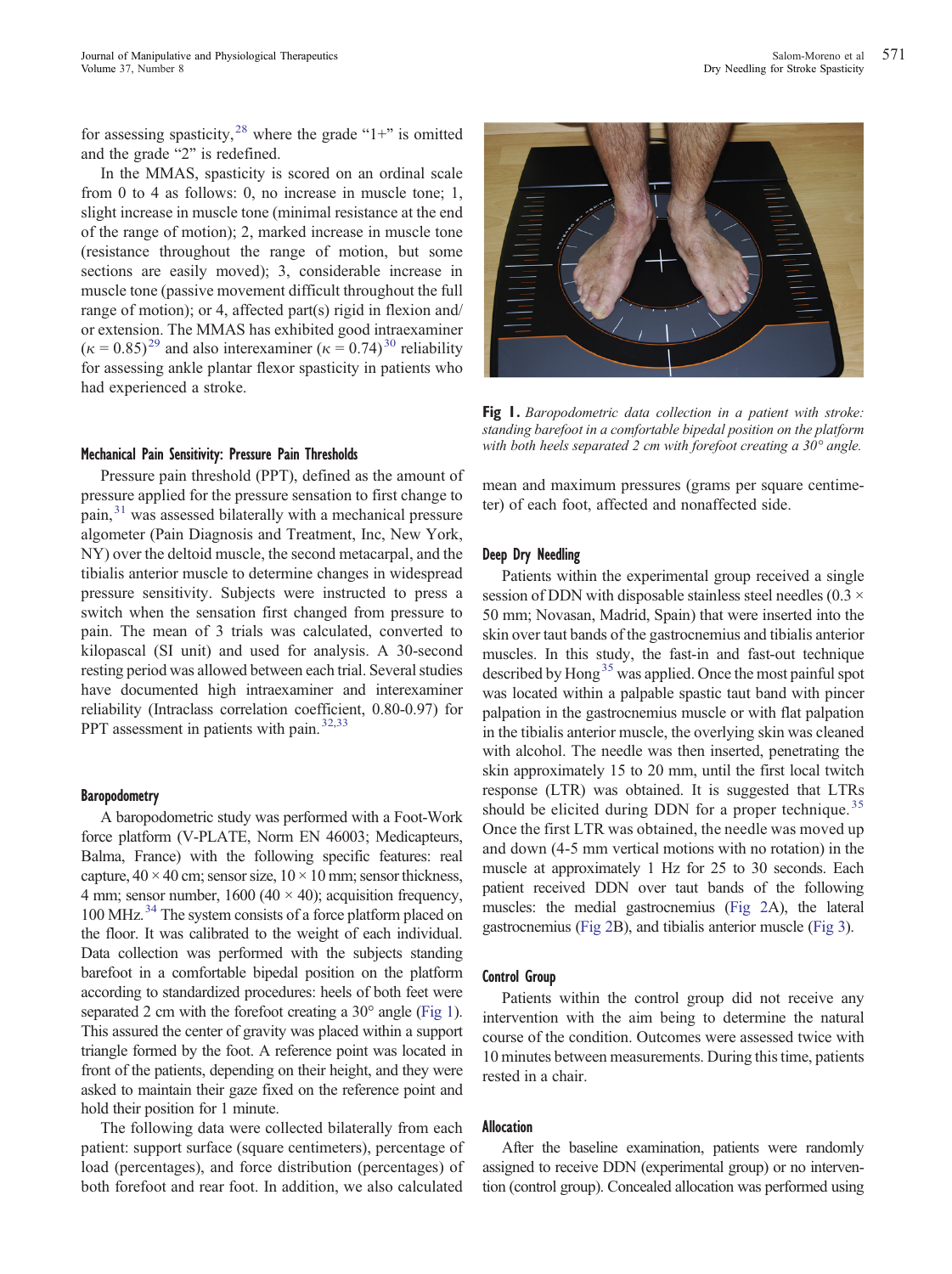<span id="page-3-0"></span>

Fig 2. Deep dry needling applied over taut bands within the medial (A) and lateral (B) gastrocnemius muscles.

a computer-generated randomized table of numbers created before the start of data collection by a researcher not involved in the recruitment or treatment of patients. Individual and sequentially numbered index cards with the random assignment were prepared. The index cards were folded and placed in sealed opaque envelopes. A second therapist, blinded to baseline examination findings, opened the envelope and proceeded with treatment according to the group assignment. Outcome measures were taken before and 10 minutes after the intervention by an assessor blinded to group allocation.

#### Sample Size Calculation

The sample size was calculated with the ENE 3.0 software (GlaxoSmithKline; Universidad Autónoma, Barcelona, Spain). The calculations were based on detecting between-group differences of  $20\%$  on PPTs[,](#page-10-0)  $36$  assuming an SD of 10, 2-tailed test, an  $\alpha$  level of .05, and a desired power  $(\beta)$  of 80%. The estimated desired sample size was calculated to be at least 16 subjects per group.

# Statistical Analysis

Data were analyzed with SPSS version 18.0. Mean, SD, or 95% confidence intervals (CIs) were calculated for each



Fig 3. Deep dry needling applied over taut bands within the tibialis anterior muscle.

variable. The Kolmogorov-Smirnov test showed normal distribution of quantitative data. Baseline demographic and clinical variables were compared between both groups using independent Student t tests for continuous data and  $\chi^2$  tests of independence for categorical data. Because participants received a unilateral intervention on the affected leg, sides were classified as ipsilateral (affected) or contralateral (unaffected) to the treated side.

A mixed  $\chi^2$  test (McNemar-Bowker test) was applied to analyze changes in MMAS between groups at baseline and after the intervention. A  $2 \times 2 \times 2$  mixed model repeatedmeasure analysis of covariance (ANCOVA) with time (baseline, immediate after) and side (ipsilateral, contralateral to the treated side) as within-subject factors, group (DN, control) as the between-subject factor, and baseline scores as covariate was used to determine the effects of the intervention on PPTs. Separate ANCOVAs were conducted with each point as the dependent variable. Similarly,  $2 \times 2 \times$ 2 mixed model ANCOVAs were also used to evaluate the differences in support surface, percentage of load, and force distribution of forefoot and rear foot, separately, and mean and maximum pressure of each foot with time (baseline, immediate after) and side (ipsilateral, contra lateral to the treated side) as the within-subject factors, group (DN, control) as the between-subject factor, and baseline scores as covariate. The hypothesis of interest was the group  $\times$  time interaction.  $P < .05$  was considered statistically significant.

# **RESULTS**

Forty consecutive patients who had experienced a stroke were screened for eligibility criteria. Thirty-four (mean  $\pm$ SD age,  $50 \pm 11$  years; 53% female) satisfied the eligibility criteria, agreed to participate, and were randomized into the experimental ( $n = 17$ ) or control ( $n = 17$ ) group. The reasons for ineligibility are found in [Figure 4,](#page-4-0) which provides a flow diagram of patient recruitment. Baseline features between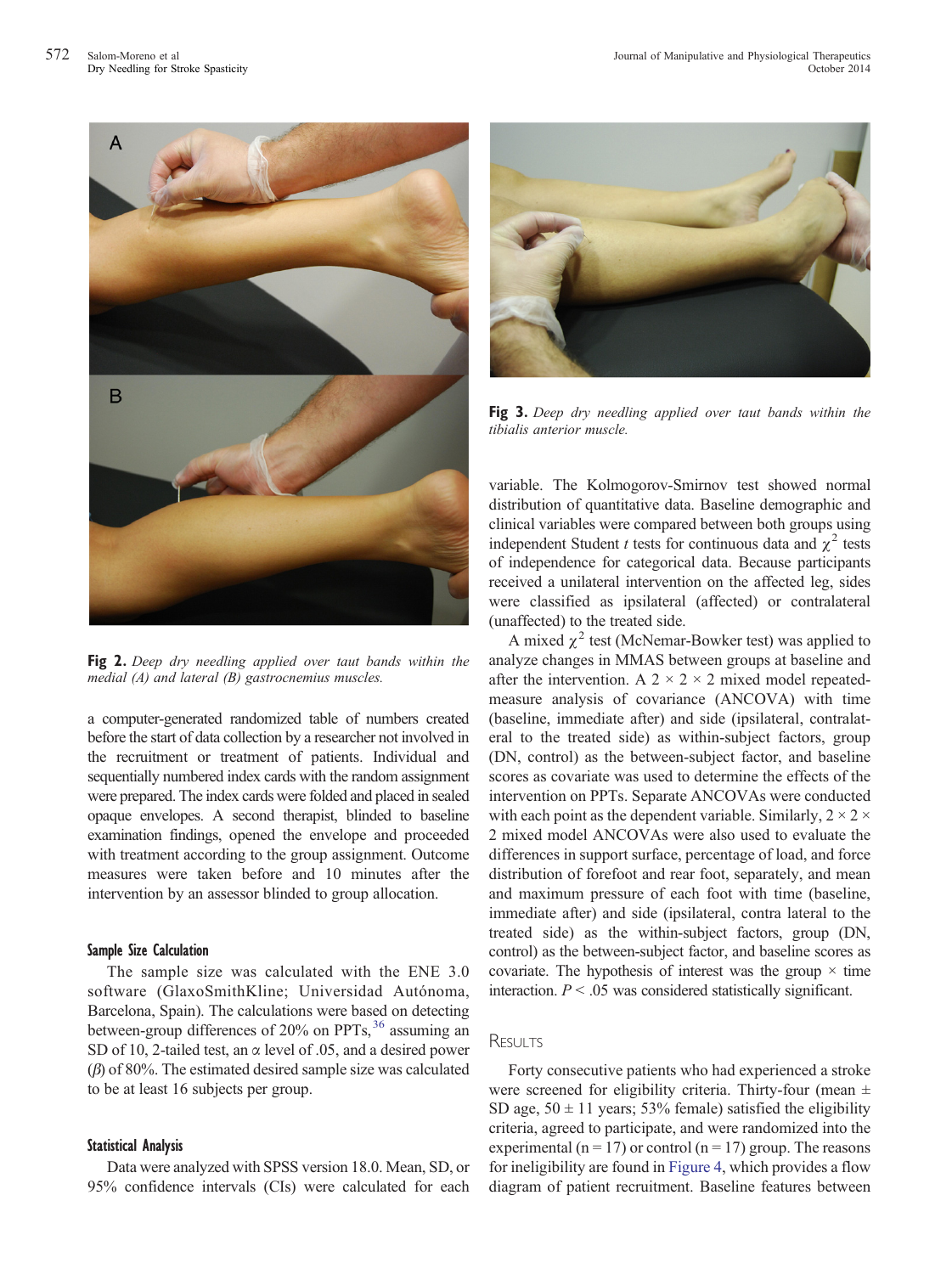<span id="page-4-0"></span>

Fig 4. Flow diagram of patients throughout the course of the study. BTX-A, intramuscular botulinum toxin A.

Table 1. Baseline Clinical, Demographics, and Sensory Outcomes for Both Groups

|                                                  | Experimental<br>Group ( $n = 17$ ) | Control Group<br>$(n = 17)$ | P    |
|--------------------------------------------------|------------------------------------|-----------------------------|------|
| Clinical features                                |                                    |                             |      |
| Sex (male/female)                                | 8/9                                | 8/9                         | .999 |
| Age $(y)$                                        | $49 \pm 9$                         | $51 \pm 11$                 | .499 |
| Affected side (right/left)                       | 11/6                               | 9/8                         | .486 |
| Ashworth scale, $n$ $(\%)$                       |                                    |                             |      |
| Grade II                                         | 7(41%)                             | 10(59%)                     | .494 |
| Grade III                                        | 10(59%)                            | 7(41%)                      |      |
| Pressure pain thresholds (kPa)                   |                                    |                             |      |
| PPT deltoid muscle affected<br>side              | 395 5 $\pm$ 78 8                   | $4154 \pm 970$              | -586 |
| PPT deltoid muscle                               | $356.1 \pm 77.5$                   | $396.0 \pm 98.0$            | .310 |
| nonaffected side                                 |                                    |                             |      |
| PPT second metacarpal                            | $306.8 \pm 98.0$                   | $356.0 \pm 99.0$            | .172 |
| affected side                                    |                                    |                             |      |
| PPT second metacarpal<br>nonaffected side        | $326.4 \pm 99.0$                   | $375.8 \pm 98.0$            | 165  |
| PPT tibialis anterior muscle<br>affected side    | $4549 \pm 790$                     | 445 1 $\pm$ 79 0            | 701  |
| PPT tibialis anterior muscle<br>nonaffected side | $395.2 \pm 59.3$                   | $4455 \pm 892$              | .190 |

Values are expressed as mean  $\pm$  SD except for sex, affected side, and Ashworth scale.

PPT, pressure pain threshold.

both groups were similar for all sensory (Table 1) and baropodometric ([Table 2](#page-5-0)) variables.

#### Changes in Spasticity

The nonparametric McNemar-Bowker test revealed a significant reduction in MMAS ( $\chi^2$  = 19.071; P < .001) after the intervention in the experimental group: a greater number of patients receiving DDN exhibited a lower degree of spasticity [\(Table 3\)](#page-5-0).

## Changes in Pressure Pain Sensitivity

The  $2 \times 2 \times 2$  ANCOVA revealed significant group  $\times$  time interactions for PPT at all locations: deltoid muscle  $(F =$ 59.022;  $P < .001$ ), second metacarpal (F = 70.573;  $P < .001$ ), and tibialis anterior muscle (F = 18.452;  $P < .001$ ). No significant group  $\times$  time  $\times$  side interactions were observed at any location: deltoid muscle (F = 1.829;  $P = .181$ ), second metacarpal ( $F = 0.083$ ;  $P = .774$ ), and tibialis anterior muscle  $(F = 2.495; P = .119)$ . The inclusion of baseline scores as a covariate did not influence any PPT (all,  $P > .347$ ). Pressure pain threshold increased significantly bilaterally in subjects who had experienced stroke receiving a DDN session compared with those who did not receive any intervention. [Table 4](#page-6-0) summarizes before and after intervention scores as well as within-group and between-group differences with their associated 95% CI for PPT data.

## Changes in Baropodometry

The  $2 \times 2 \times 2$  mixed model ANCOVA found a significant group  $\times$  time interaction for the support surface (F = 7.496;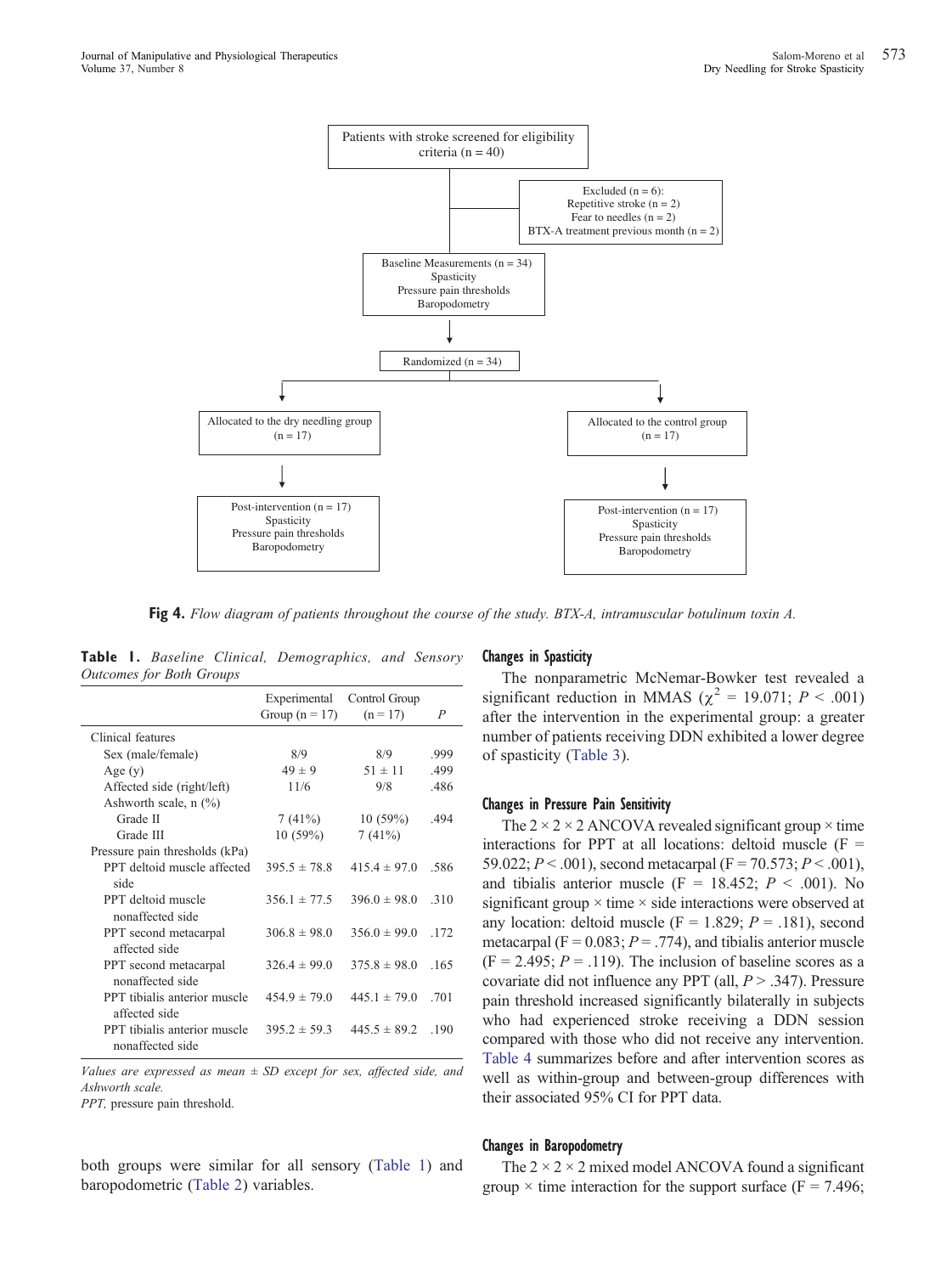|                                      | Experimental Group ( $n = 17$ ) | Control Group $(n = 17)$ | Р    |
|--------------------------------------|---------------------------------|--------------------------|------|
| Affected side                        |                                 |                          |      |
| Support surface forefoot $(cm2)$     | $58.2 \pm 15.5$                 | $51.1 \pm 12.0$          | .148 |
| Force distribution forefoot $(\%)$   | $27.9 \pm 8.5$                  | $24.8 \pm 7.2$           | .268 |
| Percentage of load forefoot (%)      | $56.5 \pm 16.6$                 | $65.3 \pm 23.2$          | .211 |
| Support surface rear foot $(cm2)$    | $39.8 \pm 14.4$                 | $31.1 \pm 19.9$          | .154 |
| Force distribution rear foot $(\%)$  | $20.7 \pm 10.3$                 | $16.2 \pm 12.3$          | .260 |
| Percentage of load rear foot $(\%)$  | $43.1 \pm 16.8$                 | $34.7 \pm 23.2$          | .239 |
| Mean pressure $(g/cm2)$              | $353.1 \pm 39.5$                | $378.5 \pm 74.2$         | .222 |
| Maximum pressure $(g/cm^2)$          | $818.3 \pm 120.1$               | $857.6 \pm 169.1$        | .440 |
| Nonaffected side                     |                                 |                          |      |
| Support surface forefoot $(cm2)$     | $43.4 \pm 12.2$                 | $49.0 \pm 11.4$          | .177 |
| Force distribution forefoot $(\%)$   | $19.4 \pm 6.2$                  | $23.6 \pm 7.1$           | .077 |
| Percentage of load forefoot $(\%)$   | $37.9 \pm 11.5$                 | $40.5 \pm 11.5$          | .518 |
| Support surface rear foot $(cm2)$    | $49.4 \pm 15.6$                 | $49.3 \pm 8.6$           | .989 |
| Force distribution rear foot $(\%)$  | $32.2 \pm 8.3$                  | $35.3 \pm 12.1$          | .387 |
| Percentage of load rear foot $(\% )$ | $61.6 \pm 11.4$                 | $59.2 \pm 11.6$          | .545 |
| Mean pressure $(g/cm2)$              | $397.5 \pm 64.9$                | $419.7 \pm 89.2$         | .413 |
| Maximum pressure $(g/cm^2)$          | $972.3 \pm 347.4$               | $987.3 \pm 320.2$        | .362 |

<span id="page-5-0"></span>**Table 2.** Baseline Scores (Mean  $\pm$  SD) of Baropodometry for Both Groups

Table 3. Changes in Ashworth Scale Before and After the Intervention in Both Groups

|                                              | Experimental<br>$(n = 17)$ | Control<br>$(n = 17)$ | P    |
|----------------------------------------------|----------------------------|-----------------------|------|
| Ashworth preintervention, $n$ $\binom{0}{0}$ |                            |                       | .001 |
| Grade II                                     | 7(41%)                     | $10(59\%)$            |      |
| Grade III                                    | $10(59\%)$                 | 7(41%)                |      |
| Ashworth postintervention, $n \binom{0}{0}$  |                            |                       |      |
| Grade I                                      | 12(70%)                    |                       |      |
| Grade II                                     | 4(24%)                     | $10(59\%)$            |      |
| Grade III                                    | 1(6%)                      | 7(41%)                |      |

 $P = .008$ ) but not for the force distribution (F = 1.728;  $P = .193$ ) or percentage of load (F = 1.165; P = .285) of the forefoot: patients receiving DDN experienced a bilateral increase of support surface in the forefoot as compared with those who did not receive an interven-tion ([Fig 5\)](#page-6-0). A significant group  $\times$  time  $\times$  side interaction was observed for the percentage of load  $(F = 0.903; P = .045)$  but not for support surface  $(F = 0.903; P = .045)$ 0.229;  $P = .634$ ) or force distribution (F = 0.009;  $P =$ .924) of the forefoot: patients with stroke who received DDN experienced an unilateral increase of the percentage of load in the forefoot of the contralateral side (unaffected) as compared with those who did not receive the intervention. [Table 5](#page-7-0) provides details of before and after scores as well as within-group and between-group differences with their associated 95% CI for baropodometric outcomes of the forefoot.

The  $2 \times 2 \times 2$  mixed model ANCOVA did not reveal any significant group  $\times$  time interaction for the support surface  $(F = 1.714; P = .195)$ , force distribution  $(F = 0.094; P = 1.714; P = .195)$ .760), or percentage of load (F = 0.019;  $P = .891$ ) of the rear foot. A significant group  $\times$  time  $\times$  side interaction was observed for the support surface ( $F = 7.476$ ;  $P = .006$ ) but not for percentage of load (F = 1.175;  $P = .283$ ) or force distribution (F = 2.006;  $P = .185$ ) of the rear foot: patients with stroke who receiving DDN experienced an unilateral increase of the support surface in the rear foot of the treated side (affected) as compared with those who did not receive treatment ([Fig 6\)](#page-7-0). [Table 6](#page-8-0) provides details of before and after intervention scores as well as within-group and between-group differences with their associated 95% CI for baropodometric outcomes of the rear foot.

Finally, a significant group  $\times$  time interaction was observed for mean pressure ( $F = 6.335$ ;  $P = .014$ ) but not for maximum pressure ( $F = 1.438$ ;  $P = .235$ ). No significant group  $\times$  time  $\times$  side interaction was found (mean pressure:  $F = 0.376$ ;  $P = 0.542$ ; maximum pressure:  $F = 0.653$ ;  $P =$ .422). Subjects receiving DDN experienced a bilateral decrease in mean pressure compared with those not receiving the intervention [\(Table 7\)](#page-8-0). The inclusion of baseline scores as a covariate did not influence any baropodometric outcome (all,  $P > .445$ ).

# **DISCUSSION**

The current randomized controlled trial demonstrated that the application of a single session of DDN decreased spasticity and widespread pressure pain sensitivity in subjects who had experienced a stroke. In addition, DDN induced changes in plantar pressures by increasing the support surface and decreasing mean pressure bilaterally.

We observed an immediate decrease in spasticity of the ankle muscles after the application of a single session of DDN over taut bands in subjects who had experienced a stroke. These results are similar to those previously reported after the application of acupuncture[,](#page-9-0)  $16,17$  but contrary to others[.](#page-9-0)<sup>[18,19](#page-9-0)</sup> The main difference between our study and previous trials is that we inserted the needle directly into the spastic muscle (DDN), whereas previous studies used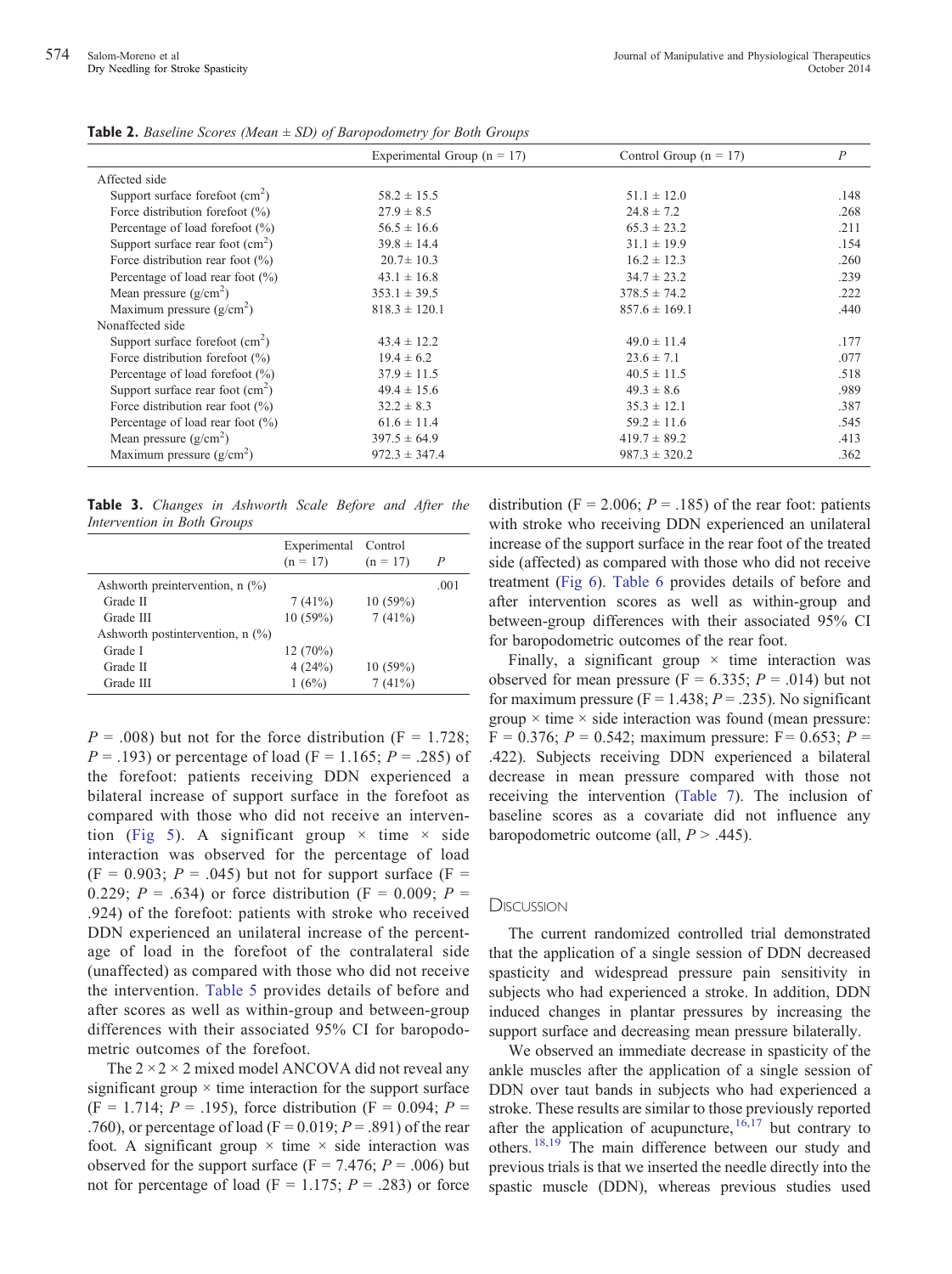| Outcome Group                                       | <b>Baseline</b>  | End of Treatment | Within-Group Change Scores | Between-Group Difference in Change Scores |
|-----------------------------------------------------|------------------|------------------|----------------------------|-------------------------------------------|
| PPT deltoid muscle affected side (kPa)              |                  |                  |                            |                                           |
| Experimental                                        | $395.5 \pm 78.8$ | $454.9 \pm 59.1$ | 59.4 (29.7; 89.1)          | 59.4 (29.7; 89.0) <sup>a</sup>            |
| Control                                             | $415.4 \pm 97.0$ | $415.4 \pm 89.1$ | $0.0$ (-3.0; 4.0)          |                                           |
| PPT deltoid muscle nonaffected side (kPa)           |                  |                  |                            |                                           |
| Experimental                                        | $356.1 \pm 77.5$ | $435.1 \pm 69.7$ | 79.0 (59.4; 100.2)         | 79.5 $(59.4; 109.0)^{a}$                  |
| Control                                             | $396.0 \pm 98.0$ | $395.5 \pm 98.5$ | $0.5$ (-9.0; 9.5)          |                                           |
| PPT second metacarpal affected side (kPa)           |                  |                  |                            |                                           |
| Experimental                                        | $306.8 \pm 98.0$ | $425.3 \pm 69.2$ | 118.5(69.3; 140.1)         | 88.8 $(69.3; 128.6)^a$                    |
| Control                                             | $356.0 \pm 99.0$ | $385.7 \pm 99.0$ | 29.7(0.0; 39.7)            |                                           |
| PPT second metacarpal nonaffected side (kPa)        |                  |                  |                            |                                           |
| Experimental                                        | $326.4 \pm 99.0$ | $396.0 \pm 68.5$ | 69.6 (59.3; 128.3)         | 99.4 $(70.3; 148.5)^{a}$                  |
| Control                                             | $375.8 \pm 98.0$ | $346.0 \pm 1.1$  | $-29.8$ ( $-39.8$ ; 10.1)  |                                           |
| PPT tibialis anterior muscle affected side (kPa)    |                  |                  |                            |                                           |
| Experimental                                        | $454.9 \pm 79.0$ | $495.1 \pm 10.1$ | 40.1(29.0; 59.4)           | 39.7 $(10.1; 59.4)^{a}$                   |
| Control                                             | $445.1 \pm 79.0$ | $445.6 \pm 89.0$ | $0.5$ (-10.1; 10.4)        |                                           |
| PPT tibialis anterior muscle nonaffected side (kPa) |                  |                  |                            |                                           |
| Experimental                                        | $395.2 \pm 59.3$ | $464.8 \pm 58.5$ | 69.6(30.1; 99.0)           | 69.2 (29.9; 99.0) <sup>a</sup>            |
| Control                                             | $445.5 \pm 89.2$ | $445.1 \pm 79.1$ | $0.4$ (-10.0; 10.1)        |                                           |

<span id="page-6-0"></span>Table 4. Baseline, Final Treatment Session, and Change Scores for Pressure Pain Thresholds

Values are expressed as mean  $\pm$  SD for baseline and final mean values and as mean (95% CI) for within- and between-group change scores. <sup>a</sup> Statistical significant differences (ANCOVA, group  $\times$  time,  $P < .001$ ).

PPT, pressure pain threshold.



Fig 5. Changes in support surface of the forefoot in patients with stroke before  $(A)$  and after  $(B)$  receiving DDN in the right (affected leg). B, The image shows bilateral increases of support surface in the forefoot after the intervention.

acupuncture points. Changes in spasticity after DDN can be related to intrinsic modification induced to spastic muscles after its application. Because muscle contracture seems to be secondary to spasticity due to a reduction in the length of muscle fibers[,](#page-9-0)  $10$  it is possible that DDN induce a localized stretch of the contractured cytoskeletal structures and reduction of the overlap between actin and myosin filaments.  $21,22$  This hypothesis is supported by the fact that DDN can reduce [s](#page-9-0)tiffness<sup>[24](#page-9-0)</sup> of taut bands[.](#page-9-0)<sup>[23](#page-9-0)</sup> Therefore, because an increased resistance to passive ankle dorsal flexion in spastic muscles appears to be related to the inability of the muscle fascicles to elongate[,](#page-10-0)  $37$  the restoration of sarcomere length and the decrease in stiffness of spastic taut bands may, at least in part, explain the decrease of poststroke spasticity observed in those patients receiving DDN.

In addition, increased motoneuron excitability induced by increased excitatory synaptic input, reduced interneuron inhibition, or alteration in intrinsic neuron properties is considered some of the main reasons behind spasticity[.](#page-10-0)<sup>[38](#page-10-0)</sup> It is also possible that DDN may modulate motoneuron activity and/or modify synaptic transmission from muscle afferents to spinal motoneuron by different reflex mechanisms. In fact, the local twitch response is an involuntary spinal reflex resulting from mechanical stimulation of a taut band with a needle and thought to occur in response to the presence of altered sensory spinal processing[.](#page-10-0)<sup>[39](#page-10-0)</sup> Chen et a[l](#page-10-0)<sup>[40](#page-10-0)</sup> found that DDN had an inhibitory effect on spontaneous electrical activity of muscle motoneuron when local twitch responses were elicited during the technique. Therefore, changes in motoneuron excitability after the application of DDN require further investigation.

An interesting finding of the current study was that a single application of DDN was effective in harmonizing plantar pressures and support surface in both the affected and nonaffected feet. In fact, a decrease in spasticity of the gastrocnemius muscles would explain the bilateral increases of support surface in the forefoot and the unilateral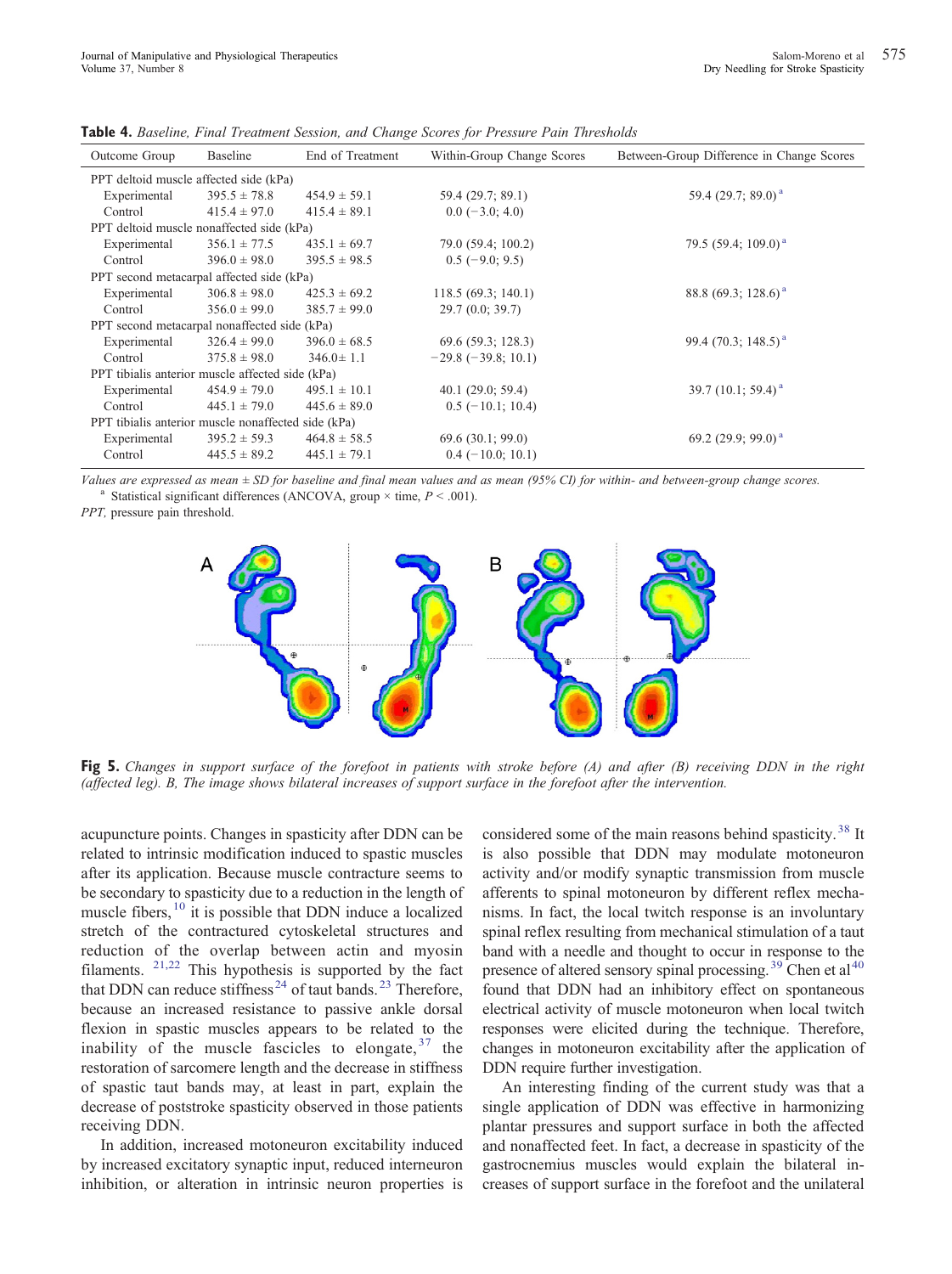| Outcome Group                                                   | <b>Baseline</b> | End of Treatment                                                      | Within-Group Change Scores | Between-Group Difference in Change Scores |
|-----------------------------------------------------------------|-----------------|-----------------------------------------------------------------------|----------------------------|-------------------------------------------|
| Support surface forefoot affected (treated) side $(cm2)$        |                 |                                                                       |                            |                                           |
| Experimental                                                    | $58.2 \pm 15.5$ | $62.1 \pm 16.1$                                                       | 3.9(0.8; 6.9)              | 3.5 $(0.1; 6.9)^{a}$                      |
| Control                                                         | $51.1 \pm 12.0$ | $51.5 \pm 13.4$                                                       | $0.4 (-1.4; 2.2)$          |                                           |
|                                                                 |                 | Support surface forefoot unaffected (nontreated) side $\text{cm}^2$ ) |                            |                                           |
| Experimental                                                    | $43.4 \pm 12.2$ | $50.6 \pm 13.4$                                                       | $7.2$ $(3.0; 11.4)$        | 5.0 $(0.6; 10.3)^{a}$                     |
| Control                                                         | $49.0 \pm 11.4$ | $51.2 \pm 11.5$                                                       | 2.2(1.2; 5.7)              |                                           |
| Force distribution forefoot affected (treated) side $(\%)$      |                 |                                                                       |                            |                                           |
| Experimental                                                    | $27.9 \pm 8.5$  | $28.9 \pm 8.5$                                                        | $1.0$ (-1.0; 3.0)          | $1.1$ (-1.3; 3.5)                         |
| Control                                                         | $24.8 \pm 7.2$  | $24.7 \pm 8.6$                                                        | $-0.1$ ( $-1.5$ ; 1.3)     |                                           |
|                                                                 |                 | Force distribution forefoot unaffected (nontreated) side $(\%)$       |                            |                                           |
| Experimental                                                    | $19.4 \pm 6.2$  | $21.1 \pm 6.6$                                                        | 1.7(0.5; 3.8)              | $1.4$ (-1.6; 4.2)                         |
| Control                                                         | $23.6 \pm 7.1$  | $23.9 \pm 6.9$                                                        | $0.3$ (-1.7; 2.4)          |                                           |
| Percentage of load forefoot affected (treated) side $(\%)$      |                 |                                                                       |                            |                                           |
| Experimental                                                    | $56.5 \pm 16.6$ | $55.3 \pm 15.5$                                                       | $-1.2$ (-6.8; 4.6)         | $-0.2$ (-6.4; 5.9)                        |
| Control                                                         | $65.3 \pm 23.2$ | $63.9 \pm 25.2$                                                       | $-1.4$ (-4.5; 1.4)         |                                           |
| Percentage of load forefoot unaffected (nontreated) side $(\%)$ |                 |                                                                       |                            |                                           |
| Experimental                                                    | $37.9 \pm 11.5$ | $42.3 \pm 13.1$                                                       | 4.4(0.8; 7.9)              | 3.7 $(0.5; 7.9)^{a}$                      |
| Control                                                         | $40.5 \pm 11.5$ | $41.2 \pm 12.1$                                                       | $0.7$ (-1.9; 3.2)          |                                           |

<span id="page-7-0"></span>Table 5. Baseline, Final Treatment Session, and Change Scores for Baropodometric Scores of the Forefoot

Values are expressed as mean ± SD for baseline and final mean values and as mean (95% CI) for within- and between-group change scores. <sup>a</sup> Statistical significant differences (ANCOVA, group  $\times$  time,  $P < .05$ ).



**Fig 6.** Changes in support surface of the rear foot in patients with stroke before (A) and after (B) receiving DDN in the left (affected leg). B, The image shows a unilateral increase of support surface in the rear foot after the intervention.

increase of the support surface in the rear foot of the treated side (affected) seen after DDN. These increases in the support surface of the forefoot may normalize distribution of the plantar pressures resulting in an increase of the percentage of load in the forefoot of the contralateral side. An increase in support surface will probably decrease mean plantar pressures of the foot. The harmonization of plantar pressures could be a first step for improving gait performance in patients who have had a stroke. A recent study found that resistive training with closed kinetic chain exercises was effective for improving normal gait patterns in patients who had experienced a stroke by increasing the contact area of the foot[.](#page-10-0) $41$  A single application of DDN was also able to increase the contact area of the affected foot; therefore, it would be interesting to examine if application of DDN within a multimodal rehabilitation program can help to improve standing and gait performance in patients who have had a stroke.

We also found that a single application of DDN reduced widespread pressure pain sensitivity in subjects who had

experience a stroke because the experimental group experienced increases in PPT at both segmental (tibialis anterior) and nonsegmental distant (second metacarpal and deltoid muscle) points. Patients exhibited PPT increases ranging from 20% to 40% from baseline, suggesting potential real changes in pressure sensitivity[.](#page-10-0)<sup>[36](#page-10-0)</sup> Significant decreases in widespread pressure pain sensitivity support an antinociceptive effect of DDN[.](#page-9-0)<sup>[25](#page-9-0)</sup> The physiological mechanism for this effect remains unknown, and there currently exists much speculation surrounding the mechanisms of DDN, which potentially includes both segmental and central processes[.](#page-9-0) $21,22,42,43$  The fact that we found widespread changes in pressure sensitivity suggests that DDN is able to activate central antinociception. Roosink et a[l](#page-10-0)<sup>[44](#page-10-0)</sup> observed that individuals with stroke, particularly those who develop pain, exhibit central sensitization. It is possible that successive applications of DDN can modulate sensitization mechanisms in this patient population and prevent the development of poststroke pain. This hypothesis requires further research.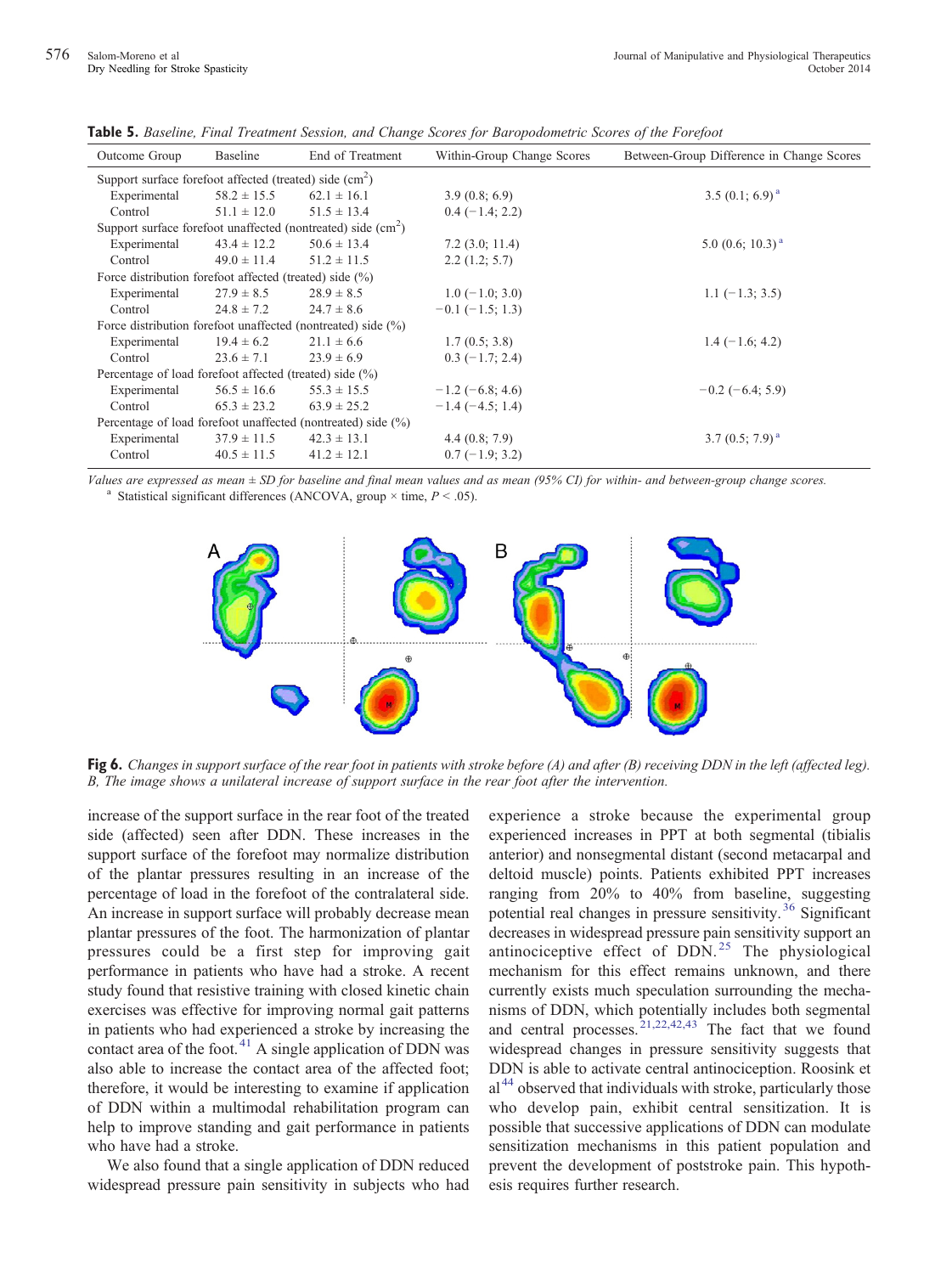| Outcome Group                                                     | Baseline        | End of Treatment                                                              | Within-Group Change Scores | Between-Group Difference in Change Scores |
|-------------------------------------------------------------------|-----------------|-------------------------------------------------------------------------------|----------------------------|-------------------------------------------|
| Support surface rear foot affected (treated) side $\text{cm}^2$ ) |                 |                                                                               |                            |                                           |
| Experimental                                                      | $39.8 \pm 14.4$ | $46.2 \pm 15.6$                                                               | 6.4(0.2; 12.5)             | 5.0 $(1.4; 11.3)^{a}$                     |
| Control                                                           | $31.1 \pm 19.9$ | $32.5 \pm 21.3$                                                               | 1.4(0.8; 3.6)              |                                           |
|                                                                   |                 | Support surface rear foot unaffected (nontreated) side $\text{(cm}^2\text{)}$ |                            |                                           |
| Experimental                                                      | $49.4 \pm 15.6$ | $50.7 \pm 13.3$                                                               | $1.3$ (-3.0; 5.6)          | $0.0$ (-4.4; 4.5)                         |
| Control                                                           | $49.3 \pm 8.6$  | $50.6 \pm 8.8$                                                                | $1.3(-0.6; 3.1)$           |                                           |
| Force distribution rear foot affected (treated) side $(\%)$       |                 |                                                                               |                            |                                           |
| Experimental                                                      | $20.7 \pm 10.3$ | $24.0 \pm 11.6$                                                               | 3.3(0.6; 7.2)              | 2.7(1.2; 6.7)                             |
| Control                                                           | $16.2 \pm 12.3$ | $16.8 \pm 12.9$                                                               | $0.6(-0.8; 1.9)$           |                                           |
|                                                                   |                 | Force distribution rear foot unaffected (nontreated) side $(\%)$              |                            |                                           |
| Experimental                                                      | $32.2 \pm 8.3$  | $30.5 \pm 9.2$                                                                | $-1.7$ (-4.9; 1.5)         | $-1.9$ (-5.7; 1.8)                        |
| Control                                                           | $35.3 \pm 12.1$ | $35.5 \pm 12.5$                                                               | $0.2$ (-2.1; 2.5)          |                                           |
| Percentage of load rear foot affected (treated) side (%)          |                 |                                                                               |                            |                                           |
| Experimental                                                      | $43.1 \pm 16.8$ | $46.8 \pm 18.4$                                                               | 3.7(1.2; 9.4)              | $2.3$ (-3.7; 8.4)                         |
| Control                                                           | $34.7 \pm 23.2$ | $36.1 \pm 25.2$                                                               | $1.4(-1.4; 4.1)$           |                                           |
| Percentage of load rear foot unaffected (nontreated) side $(\%)$  |                 |                                                                               |                            |                                           |
| Experimental                                                      | $61.6 \pm 11.4$ | $58.2 \pm 13.6$                                                               | $-3.4$ ( $-7.1$ ; $-0.4$ ) | $1.8$ (-3.1; 6.9)                         |
| Control                                                           | $59.2 \pm 11.6$ | $57.6 \pm 13.4$                                                               | $-1.6$ (-5.1; 2.0)         |                                           |

<span id="page-8-0"></span>Table 6. Baseline, Final Treatment Session, and Change Scores for Baropodometric Scores of the Rear Foot

Values are expressed as mean  $\pm$  SD for baseline and final mean values and as mean (95% CI) for within- and between-group change scores. <sup>a</sup> Statistical significant differences (ANCOVA, group  $\times$  time,  $P < .01$ ).

Table 7. Baseline, Final Treatment Session, and Change Scores for Mean and Maximum Pressure

| Outcome Group                                           | <b>Baseline</b>   | End of Treatment  | Within-Group Change Scores    | Between-Group Difference in Change Scores |
|---------------------------------------------------------|-------------------|-------------------|-------------------------------|-------------------------------------------|
| Maximum pressure affected (treated) side $(g/cm2)$      |                   |                   |                               |                                           |
| Experimental                                            | $818.3 \pm 120.1$ | $789.1 \pm 130.3$ | $-29.2$ (-67.5; -9.0)         | $-13.7(-67.8; 40.3)$                      |
| Control                                                 | $857.6 \pm 169.1$ | $842.2 \pm 194.1$ | $-15.4$ ( $-56.8$ ; 25.8)     |                                           |
| Maximum pressure unaffected (nontreated) side $(g/cm2)$ |                   |                   |                               |                                           |
| Experimental                                            | $972.3 \pm 347.4$ | $911.8 \pm 180.5$ | $-60.5$ ( $-182.6$ ; 61.5)    | $-70.5$ ( $-119.0$ ; 56.0)                |
| Control                                                 | $987.3 \pm 320.2$ | $997.3 \pm 401.3$ | $10.0$ (-54.5; 74.6)          |                                           |
| Mean pressure affected (treated) side $(g/cm2)$         |                   |                   |                               |                                           |
| Experimental                                            | $353.1 \pm 39.5$  | $331.6 \pm 32.8$  | $-21.5$ ( $-39.1$ ; $-3.7$ )  | $-15.6$ (-36.9; -5.9) <sup>a</sup>        |
| Control                                                 | $378.5 \pm 74.2$  | $372.6 \pm 80.5$  | $-5.9$ ( $-19.4$ ; 7.6)       |                                           |
| Mean pressure unaffected (nontreated) side $(g/cm2)$    |                   |                   |                               |                                           |
| Experimental                                            | $397.5 \pm 64.9$  | $366.3 \pm 58.6$  | $-31.2$ ( $-50.3$ ; $-12.2$ ) | $-25.5$ (-50.9; -0.1) <sup>a</sup>        |
| Control                                                 | $419.7 \pm 89.2$  | $414.0 \pm 107.5$ | $-5.7$ ( $-24.0$ ; 12.6)      |                                           |

Values are expressed as mean ± SD for baseline and final mean values and as mean (95% CI) for within- and between-group change scores.

<sup>a</sup> Statistical significant differences (ANCOVA, group  $\times$  time,  $P < .05$ ).

# **Limitations**

Although the results of our randomized controlled trial are promising, potential limitations should be recognized. First, this study only collected short-term outcomes. We do know if the observed changes lasted for longer durations or if the changes would have been similar between groups at a later time point. Significant changes have been observed, which supports future research in this area. The same clinician treated all patients in our study, which decreases the overall generalizability. We only used 1 treatment session with DDN; hence, inferences regarding multiple treatment sessions cannot be made. Future studies should include multiple treatment sessions with a greater number of clinicians and longer follow-up periods. Fourth, the use of the MMAS for assessing spasticity is under debate because it is a subjective scale and there are issues concerning validity

and reliability. Nevertheless, the MMAS is the most commonly used tool in clinical practice and research. Finally, the sample size was small, and larger sample sizes would be needed to confirm the current results; however, the fact that significant and clinically relevant results were observed suggests that a greater sample would not alter the direction of the results. Future studies with larger sample sizes and longterm follow-ups are now needed.

# **CONCLUSION**

The results of this trial suggest that a single session of DDN decreases spasticity and widespread pressure pain sensitivity in subjects with poststroke spasticity. Deep dry needling also induced changes in plantar pressure by increasing the support surface and decreasing the mean pressure.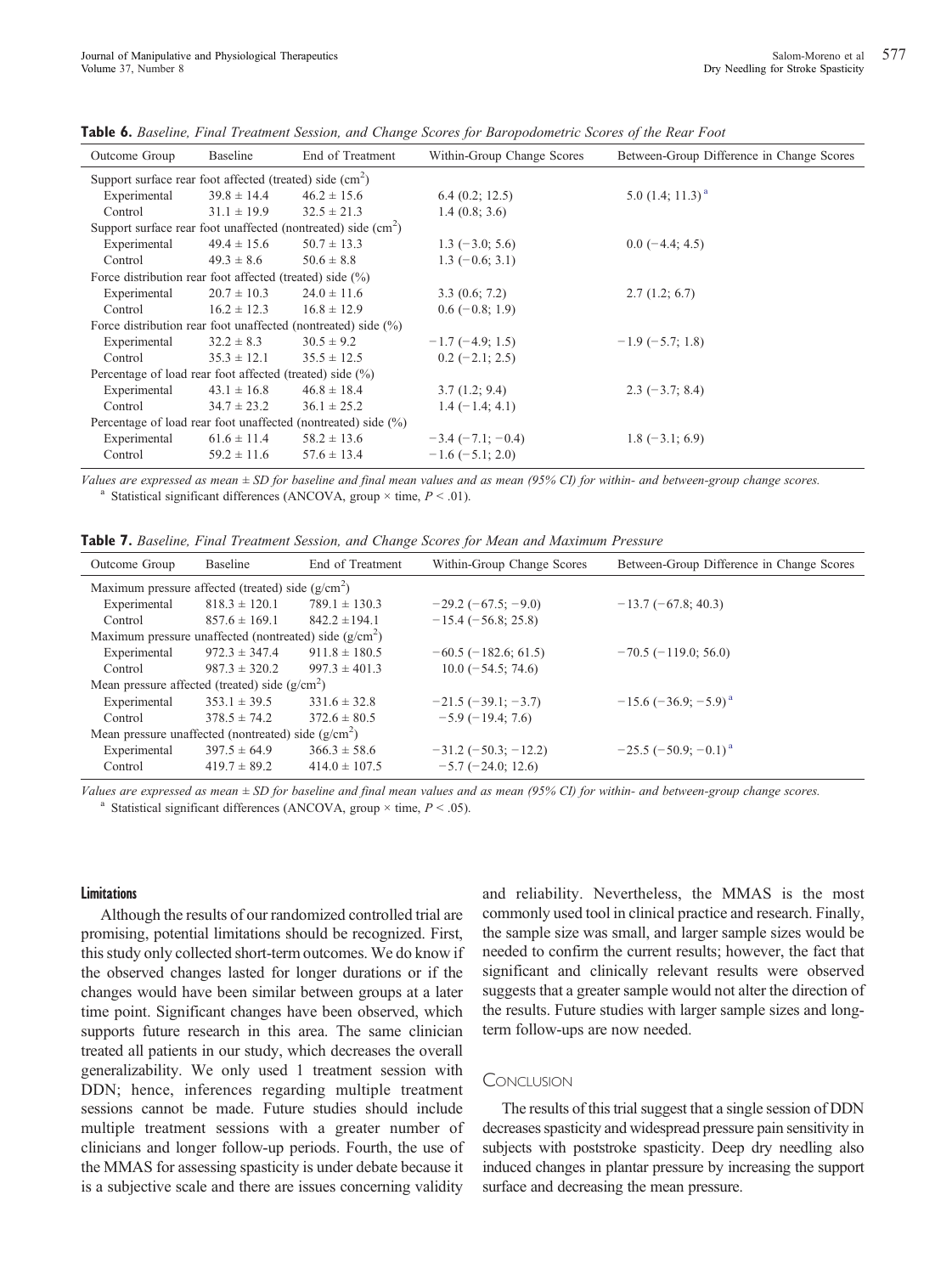# <span id="page-9-0"></span>FUNDING SOURCES AND POTENTIAL CONFLICTS OF INTEREST

No funding sources or conflicts of interest were reported for this study.

# CONTRIBUTORSHIP INFORMATION

Concept development (provided idea for the research): C.F.P., J.S.M., Z.S.M., R.O.S., M.P.C., S.T.D.

Design (planned the methods to generate the results): C.F.P., J.S.M., Z.S.M., R.O.S., M.P.C., S.T.D.

Supervision (provided oversight, responsible for organization and implementation, writing of the manuscript): C.F.P., R.O.S.

Data collection/processing (responsible for experiments, patient management, organization, or reporting data): J.S.M., Z.S.M., M.P.C.

Analysis/interpretation (responsible for statistical analysis, evaluation, and presentation of the results): J.S.M., Z.S.M., M.P.C., C.F.P.

Literature search (performed the literature search): C.F.P., J.S.M., Z.S.M., R.O.S., M.P.C., S.T.D.

Writing (responsible for writing a substantive part of the manuscript): C.F.P., J.S.M., Z.S.M., R.O.S., M.P.C., S.T.D.

# Practical Applications

- This study suggests that a single session of dry needling decreases spasticity and widespread pressure sensitivity in patients who had experienced a stroke.
- Deep dry needling induced changes in plantar pressure by increasing the support surface and by decreasing mean pressure in patients who had experienced a stroke.

# **REFERENCES**

- 1. [Hilmarsson A, Kjartansson O, Olafsson E. Incidence of first](http://refhub.elsevier.com//rf0005) [stroke: a population study in Iceland. Stroke 2013;44:1714-6.](http://refhub.elsevier.com//rf0005)
- 2. [Díaz-Guzmán J, Egido JA, Gabriel-Sánchez R, Barberá-Comes](http://refhub.elsevier.com//rf0010) [G, Fuentes-Gimeno B, Fernández-Pérez C, IBERICTUS](http://refhub.elsevier.com//rf0010) [Study Investigators of the Stroke Project of the Spanish](http://refhub.elsevier.com//rf0010) [Cerebrovascular Diseases Study Group. Stroke and transient](http://refhub.elsevier.com//rf0010) [ischemic attack incidence rate in Spain: the IBERICTUS study.](http://refhub.elsevier.com//rf0010) [Cerebrovasc Dis 2012;34:272-81.](http://refhub.elsevier.com//rf0010)
- 3. [Rosengren A, Giang KW, Lappas G, Jern C, Torén K, Björck](http://refhub.elsevier.com//rf0015) [L. Twenty-four-year trends in the incidence of ischemic stroke](http://refhub.elsevier.com//rf0015) [in Sweden from 1987 to 2010. Stroke 2013;44:2388-93.](http://refhub.elsevier.com//rf0015)
- 4. [Burke JF, Lisabeth LD, Brown DL, Reeves MJ, Morgenstern](http://refhub.elsevier.com//rf0020) [LB. Determining stroke's rank as a cause of death using](http://refhub.elsevier.com//rf0020) [multicause mortality data. Stroke 2012;43:2207-11.](http://refhub.elsevier.com//rf0020)
- 5. [Sommerfeld DK, Eek EU, Svensson AK, et al. Spasticity after](http://refhub.elsevier.com//rf0025) [stroke: its occurrence and association with motor impairments](http://refhub.elsevier.com//rf0025) [and activity limitations. Stroke 2004;35:134-9.](http://refhub.elsevier.com//rf0025)
- 6. [Boza R, Duarte E, Belmonte R, et al. Estudio baropodomé](http://refhub.elsevier.com//rf0030)[trico en el hemipléjico vascular: relación con la discapacidad,](http://refhub.elsevier.com//rf0030)

[equilibrio y capacidad de marcha \(Spanish\). Rehabilitación](http://refhub.elsevier.com//rf0030) [2007;41:3-9.](http://refhub.elsevier.com//rf0030)

- 7. [Watkins CL, Leathley MJ, Gregson JM, Moore AP, Smith TL,](http://refhub.elsevier.com//rf0035) [Sharma A. Prevalence of spasticity post stroke. Clin Rehabil](http://refhub.elsevier.com//rf0035) [2002;16:515-22.](http://refhub.elsevier.com//rf0035)
- 8. [Lance JW. What is spasticity? Lancet 1990;335:606.](http://refhub.elsevier.com//rf0040)
- 9. [Olsson MC, Krüger M, Meyer LH, et al. Fibre type-specific](http://refhub.elsevier.com//rf0045) [increase in passive muscle tension in spinal cord-injured](http://refhub.elsevier.com//rf0045) [subjects with spasticity. J Physiol 2006;577:339-52.](http://refhub.elsevier.com//rf0045)
- 10. [Lieber RL, Steinman S, Barash IA, Chambers H. Structural](http://refhub.elsevier.com//rf0050) [and functional changes in spastic skeletal muscle. Muscle](http://refhub.elsevier.com//rf0050) [Nerve 2004;29:615-27.](http://refhub.elsevier.com//rf0050)
- 11. [Ghasemi M, Salari M, Khorvash F, Shaygannejad V. A](http://refhub.elsevier.com//rf0055) [literature review on the efficacy and safety of botulinum toxin:](http://refhub.elsevier.com//rf0055) [an injection in post-stroke spasticity. Int J Prev Med 2013;4:](http://refhub.elsevier.com//rf0055) [S147-58.](http://refhub.elsevier.com//rf0055)
- 12. [Foley N, Pereira S, Salter K, et al. Treatment with botulinum](http://refhub.elsevier.com//rf0060) [toxin improves upper-extremity function post stroke: a](http://refhub.elsevier.com//rf0060) [systematic review and meta-analysis. Arch Phys Med Rehabil](http://refhub.elsevier.com//rf0060) [2013;94:977-89.](http://refhub.elsevier.com//rf0060)
- 13. [Villafañe JH. Botulinum toxin type A combined with](http://refhub.elsevier.com//rf0065) [neurodynamic mobilization for lower limb spasticity: a case](http://refhub.elsevier.com//rf0065) [report. J Chiropr Med 2013;12:39-44.](http://refhub.elsevier.com//rf0065)
- 14. [Villafañe JH, Fernandez-de-las-Peñas C, Pillastrini P.](http://refhub.elsevier.com//rf0070) [Botulinum toxin type A combined with cervical spine](http://refhub.elsevier.com//rf0070) [manual therapy for masseteric hypertrophy in a patient with](http://refhub.elsevier.com//rf0070) [Alzheimer-type dementia: a case report. J Chiropr Med 2012;](http://refhub.elsevier.com//rf0070) [11:280-5.](http://refhub.elsevier.com//rf0070)
- 15. [Villafañe JH, Silva GB, Chiarotto A, Ragusa OL. Botulinum](http://refhub.elsevier.com//rf0075) [toxin type A combined with neurodynamic mobilization for](http://refhub.elsevier.com//rf0075) [upper limb spasticity after stroke: a case report. J Chiropr Med](http://refhub.elsevier.com//rf0075) [2012;11:186-91.](http://refhub.elsevier.com//rf0075)
- 16. [Mukherjee M, McPeak LK, Redford JB, Sun Cm, Liu W. The](http://refhub.elsevier.com//rf0080) [effect of electro-acupuncture on spasticity of the wrist joint in](http://refhub.elsevier.com//rf0080) [chronic stroke survivors. Arch Phys Med Rehabil 2007;88:](http://refhub.elsevier.com//rf0080) [159-66.](http://refhub.elsevier.com//rf0080)
- 17. [Zhao JG, Cao CH, Liu CZ, et al. Effect of acupuncture](http://refhub.elsevier.com//rf0085) [treatment on spastic states of stroke patients. J Neurol Sci](http://refhub.elsevier.com//rf0085) [2009;276:143-7.](http://refhub.elsevier.com//rf0085)
- 18. [Fink M, Rollnik JD, Bijak M, et al. Needle acupuncture in](http://refhub.elsevier.com//rf0090) [chronic poststroke leg spasticity. Arch Phys Med Rehabil](http://refhub.elsevier.com//rf0090) [2004;85:667-72.](http://refhub.elsevier.com//rf0090)
- 19. [Wayne PM, Krebs DE, Macklin EA, et al. Acupuncture for upper](http://refhub.elsevier.com//rf0095)[extremity rehabilitation in chronic stroke: a randomized sham](http://refhub.elsevier.com//rf0095)[controlled study. Arch Phys Med Rehabil 2005;86:2248-55.](http://refhub.elsevier.com//rf0095)
- 20. [Dommerholt J, Fernandez-de-las Penas C. Trigger point dry](http://refhub.elsevier.com//rf0210) [needling: an evidence and clinical-based approach. 1st ed.](http://refhub.elsevier.com//rf0210) [London: Churchill Livingstone: Elsevier; 2013.](http://refhub.elsevier.com//rf0210)
- 21. Chou LW, Kao MJ, Lin JG. Probable mechanisms of needling therapies for myofascial pain control. Evid Based Complement Alternat Med 2012, http://dx.doi.org/[10.1155/2012/705327.](http://dx.doi.org/10.1155/2012/705327)
- 22. Cagnie B, Dewitte V, Barbe T, Timmermans F, Delrue N, Meeus M. Physiologic effects of dry needling. Curr Pain Headache Rep 2013;17(9):348, http://dx.doi.org[/10.1007/](http://dx.doi.org/10.1007/s11916-013-0348-5) [s11916-013-0348-5](http://dx.doi.org/10.1007/s11916-013-0348-5).
- 23. [Chen Q, Bensamoun S, Basford JR, Thompson JM, An K-N.](http://refhub.elsevier.com//rf0105) [Identification and quantification of myofascial taut bands with](http://refhub.elsevier.com//rf0105) [magnetic resonance elastography. Arch Phys Med Rehabil](http://refhub.elsevier.com//rf0105) [2007;88:1658-61.](http://refhub.elsevier.com//rf0105)
- 24. [Maher RM, Hayes DM, Shinohara M. Quantification of dry](http://refhub.elsevier.com//rf0110) [needling and posture effects on myofascial trigger points](http://refhub.elsevier.com//rf0110) [using ultrasound shear-wave elastography. Arch Phys Med](http://refhub.elsevier.com//rf0110) [Rehabil 2013;94:2146-50.](http://refhub.elsevier.com//rf0110)
- 25. [Srbely JZ, Dickey JP, Lee D, Lowerison M. Dry needle](http://refhub.elsevier.com//rf0115) [stimulation of myofascial trigger points evokes segmental](http://refhub.elsevier.com//rf0115) [anti-nociceptive effects. J Rehabil Med 2010;42:463-8.](http://refhub.elsevier.com//rf0115)